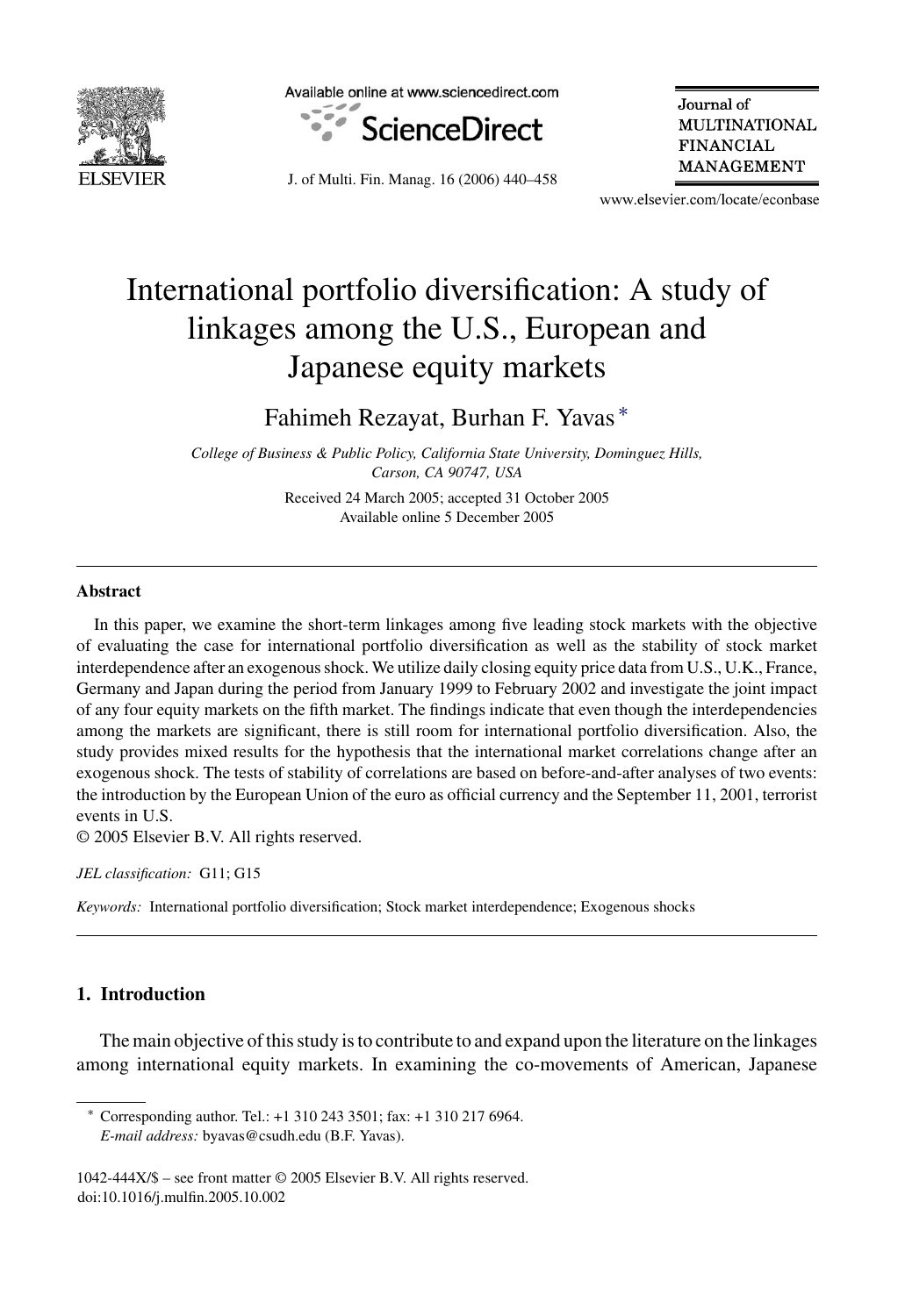and European (U.K., France and Germany) equity markets, we seek to identify diversification opportunities for international investors and investigate the stability of the relationships among the markets. The originality of this paper stems from two sources: (1) its use of data as three-month moving segments in calculating moving correlations and (2) the utilization of the multivariateauto-regressive-moving average (MARMA) models in identifying the inter-market linkages to test the hypotheses previously advanced in the international finance literature.

Two well-known theories in the Finance literature, the Capital Asset Pricing Model (CAPM) and the Modern Portfolio Theory, suggest that individual and institutional investors should hold a well-diversified portfolio. While mutual funds offer quick and relatively inexpensive ways of diversification, there is yet another way to diversify investment portfolios. It is argued that since differences exist in levels of economic growth and timing of business cycles among various countries, international portfolio diversification can be used as a vehicle to reduce risk. In fact, the 1990s witnessed an explosion of international portfolio investment. Mutual fund companies such as Janus and Templeton achieved phenomenal rates of return on their investments, particularly in emerging markets.

National economies have recently become more closely linked, not only because of growing international trade and investment flows, but also in terms of international financial transactions. Influences contributing to an increased general level of correlation among markets and markets integration include the following: (1) the development of global and multinational companies and organizations; (2) advances in information technology; (3) deregulation of the financial systems of the major industrialized countries; (4) explosive growth in international capital flows; (5) the abolishment of foreign exchange controls [\(Bracker and Koch, 1999\).](#page--1-0)

While some controversy exists among investment professionals regarding the benefits and costs of international portfolio investment, there is agreement that international equity portfolio diversification recommendation is based on the existence of a low correlation among national stock markets. Specifically, previous studies have shown that international diversification allows for reduced total risk without sacrificing expected returns [\(Cosset and Suret, 1995\).](#page--1-0)

These findings are a direct result of the conclusion that the stock returns display much higher positive correlation within a country than across countries. On the other hand, if it is true as some recent studies have shown that cross-country correlation is increasing due perhaps to the growing interdependence among the international markets, then benefits of international portfolio diversification may be overstated. In the present paper, we aim to shed light on international equity market interdependence by utilizing data from five major equity markets in a three-month moving average format, and seeking to improve upon methodology of previous studies by employing multivariate-auto-regressive-moving average models.

In the literature, numerous studies exist that deal with the issue of stock market integration and interdependencies. [Madura \(2003\)](#page--1-0) finds that correlations markedly increased over time. [Longin](#page--1-0) [and Solnik \(1995\)](#page--1-0) investigate the behavior of monthly international equity returns over the period 1960–1990 and find that the correlations rise in periods of high market volatility. [Solnik et al.](#page--1-0) [\(1996\)](#page--1-0) indicate that deregulation and the opening of the British economy to foreign investment was the main reason that the British market became more correlated with the U.S. market. [Meric](#page--1-0) [and Meric \(1997\)](#page--1-0) study the changes in the co-movements of the 12 European equity markets after the 1987 crash. Their results indicate that the co-movements of these equity markets increased significantly after the crash, implying that the benefits of international diversification decreased considerably after the crash.

[Ball and Torous \(2000\), u](#page--1-0)tilizing data from January 1987 to May 1999, also find evidence that the correlations tended to increase in response to higher volatility. [Karolyi and Stulz \(1996\), u](#page--1-0)sing